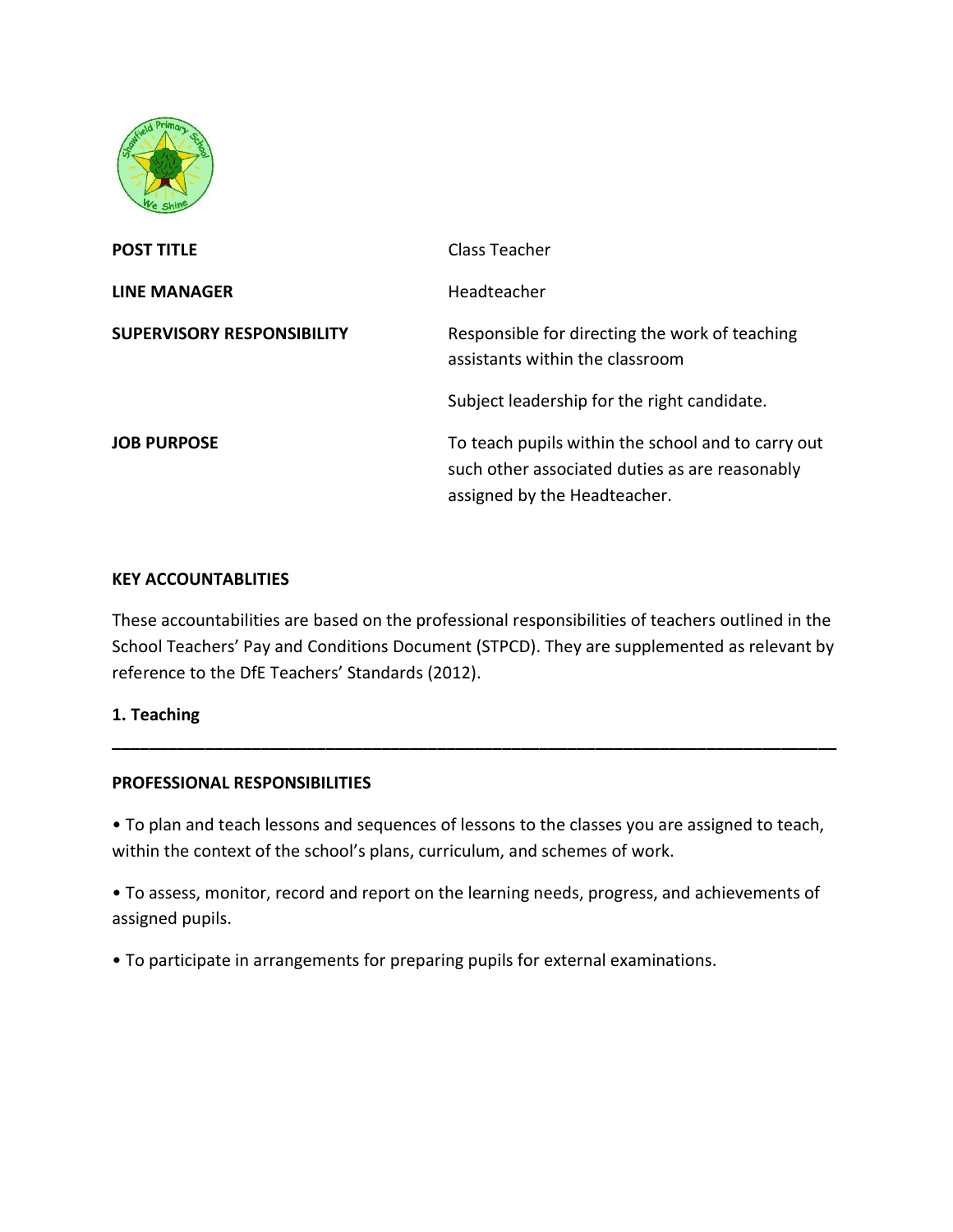# EXTRACT FROM DfE TEACHERS' STANDARDS (Standards 1-6)

## Set high expectations which inspire, motivate and challenge pupils:

- establish a safe and stimulating environment for pupils, rooted in mutual respect
- set goals that stretch and challenge pupils of all backgrounds, abilities, and dispositions

• demonstrate consistently the positive attitudes, values and behaviour which are expected of pupils.

# Promote good progress and outcomes by pupils:

- be accountable for pupils' attainment, progress and outcomes
- be aware of pupils' capabilities and their prior knowledge, and plan teaching to build on these
- guide pupils to reflect on the progress they have made and their emerging needs
- demonstrate knowledge and understanding of how pupils learn and how this impacts on teaching
- encourage pupils to take a responsible and conscientious attitude to their own work and study.

# Demonstrate good subject and curriculum knowledge:

- have a secure knowledge of the relevant subject(s) and curriculum areas, foster and maintain pupils' interest in the subject, and address misunderstandings
- demonstrate a critical understanding of developments in the subject and curriculum areas, and
- promote the value of scholarship
- demonstrate an understanding of and take responsibility for promoting high standards of literacy, articulacy and the correct use of standard English, whatever the teacher's specialist subject
- if teaching early reading, demonstrate a clear understanding of systematic synthetic phonics

• if teaching early mathematics, demonstrate a clear understanding of appropriate teaching strategies.

### Plan and teach well-structured lessons:

- impart knowledge and develop understanding through effective use of lesson time
- promote a love of learning and children's intellectual curiosity
- set homework and plan other out-of-class activities to consolidate and extend the knowledge and understanding pupils have acquired
- reflect systematically on the effectiveness of lessons and approaches to teaching
- contribute to the design and provision of an engaging curriculum within the relevant subject area(s).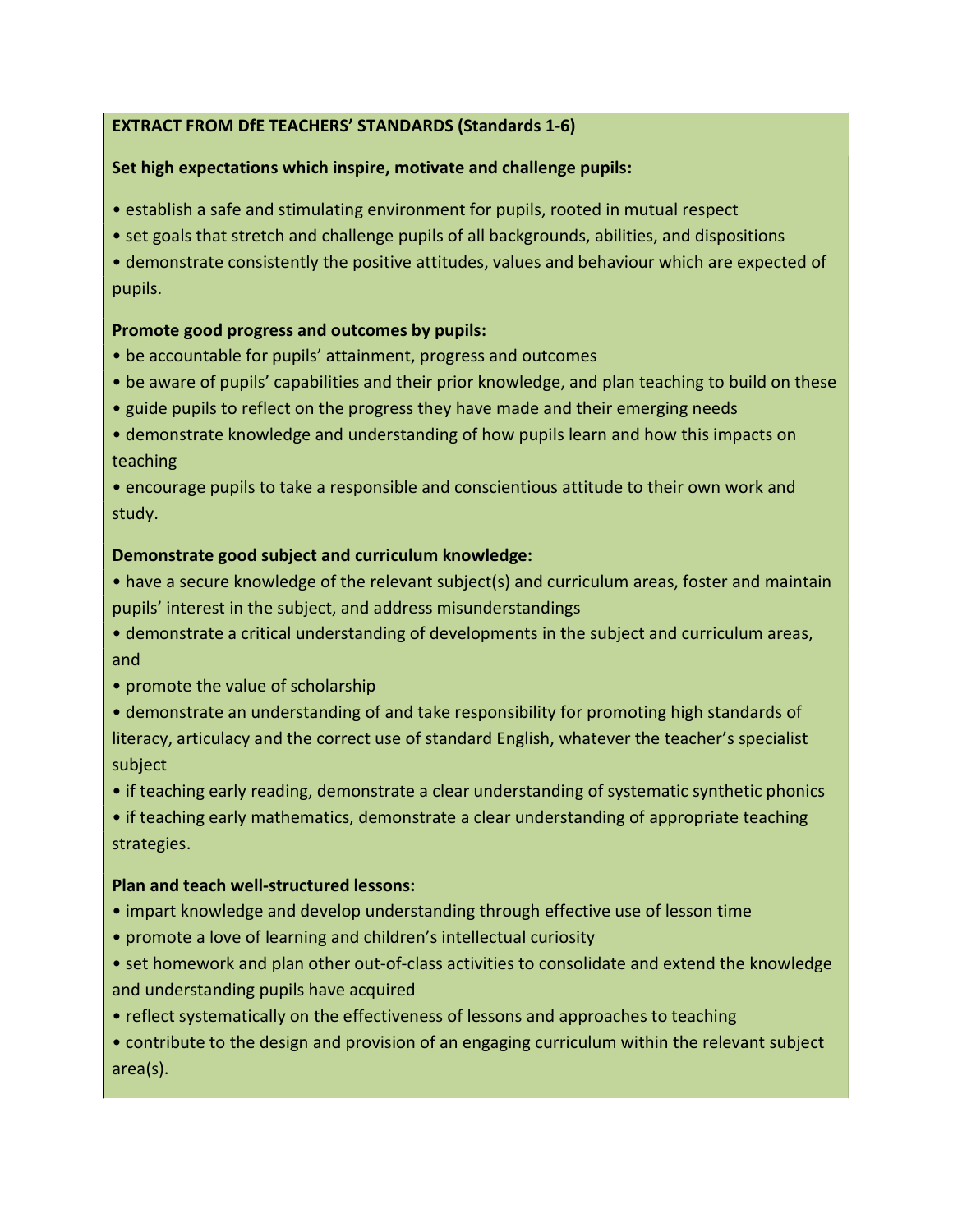## Adapt teaching to respond to the strengths and needs of all pupils:

• know when and how to differentiate appropriately, using approaches which enable pupils to be taught effectively

• have a secure understanding of how a range of factors can inhibit pupils' ability to learn, and how best to overcome these

• demonstrate an awareness of the physical, social and intellectual development of children, and know how to adapt teaching to support pupils' education at different stages of development

• have a clear understanding of the needs of all pupils, including those with special educational needs; those of high ability; those with English as an additional language; those with disabilities; and be able to use and evaluate distinctive teaching approaches to engage and support them.

# Make accurate and productive use of assessment:

• know and understand how to assess the relevant subject and curriculum areas, including statutory assessment requirements

- make use of formative and summative assessment to secure pupils' progress
- use relevant data to monitor progress, set targets, and plan subsequent lessons

• give pupils regular feedback, both orally and through accurate marking, and encourage pupils to respond to the feedback.

\_\_\_\_\_\_\_\_\_\_\_\_\_\_\_\_\_\_\_\_\_\_\_\_\_\_\_\_\_\_\_\_\_\_\_\_\_\_\_\_\_\_\_\_\_\_\_\_\_\_\_\_\_\_\_\_\_\_\_\_\_\_\_\_\_\_\_\_\_\_\_\_\_\_\_\_\_\_

### 2. Whole school organisation, strategy and development

### PROFESSIONAL RESPONSIBILITIES

• To contribute to the development, implementation and evaluation of the school's policies, practices and procedures in such a way as to support the school's values and vision.

• To work with others on curriculum and/or pupil development to secure co-ordinated outcomes.

• To supervise and, so far as practical, teach any pupils where the person timetabled to take the class is not available to do so, subject to the provision that teachers are required to cover only rarely.

## EXTRACT FROM DfE TEACHERS' STANDARDS (Standard 8 – part)

Fulfil wider professional responsibilities:

• make a positive contribution to the wider life and ethos of the school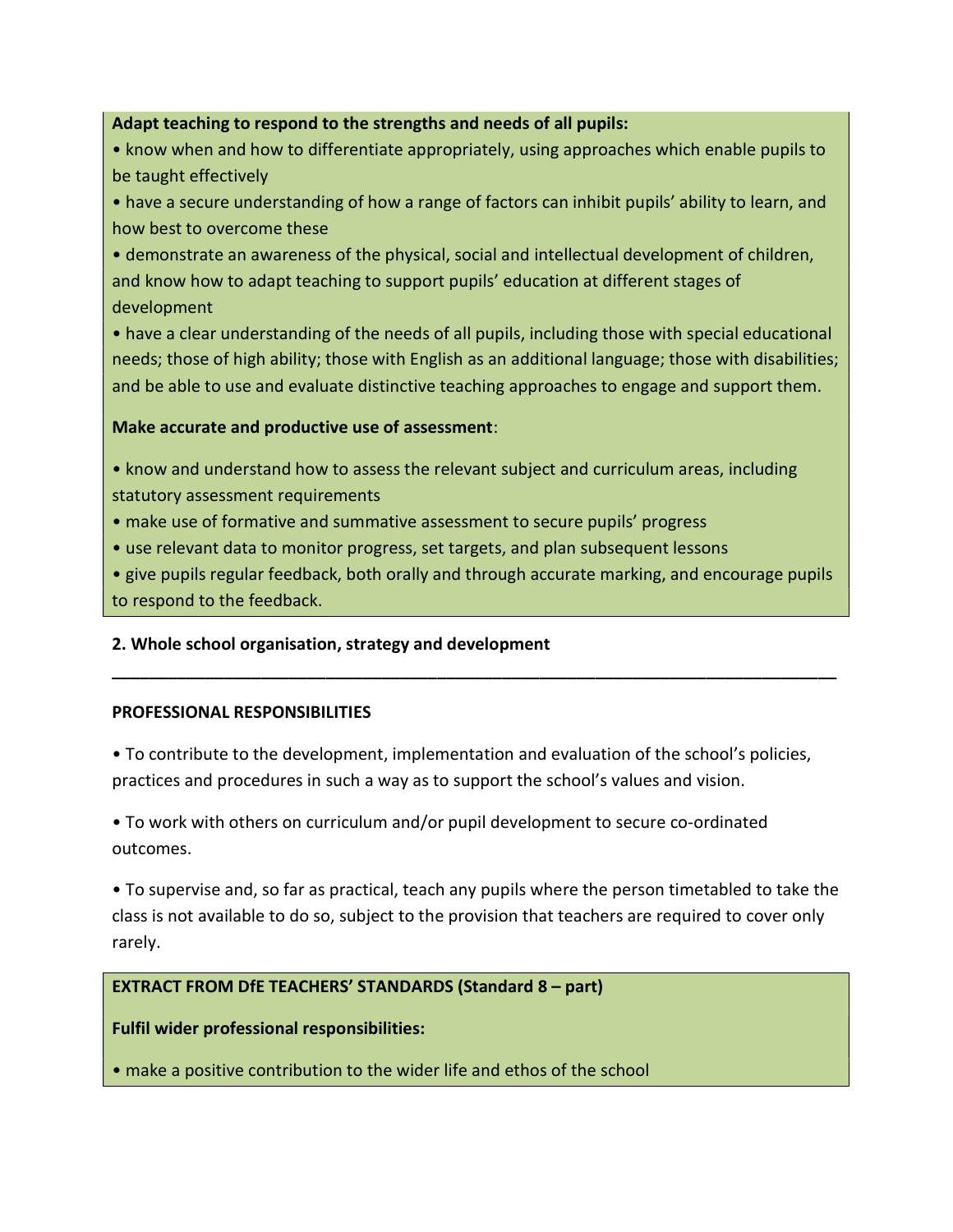### 3. Health, safety, and discipline

#### PROFESSIONAL RESPONSIBILITIES

- To promote the safety and well-being of pupils.
- To maintain good order and discipline among pupils.

### EXTRACT FROM DfE TEACHERS' STANDARDS (Standard 7)

#### Manage behaviour effectively to ensure a good and safe learning environment

• have clear rules and routines for behaviour in classrooms, and take responsibility for promoting good and courteous behaviour both in classrooms and around the school, in accordance with the school's behaviour policy

• have high expectations of behaviour, and establish a framework for discipline with a range of strategies, using praise, sanctions and rewards consistently and fairly

\_\_\_\_\_\_\_\_\_\_\_\_\_\_\_\_\_\_\_\_\_\_\_\_\_\_\_\_\_\_\_\_\_\_\_\_\_\_\_\_\_\_\_\_\_\_\_\_\_\_\_\_\_\_\_\_\_\_\_\_\_\_\_\_\_\_\_\_\_\_\_\_\_\_\_\_\_\_

- manage classes effectively, using approaches which are appropriate to pupils' needs in order to involve and motivate them
- maintain good relationships with pupils, exercise appropriate authority, and act decisively when necessary.

### 4. Management of staff and resources

#### PROFESSIONAL RESPONSIBILITIES

• To direct and supervise support staff assigned to you and, where appropriate, other teachers, in an effective way.

- To contribute to the professional development of other teachers and support staff.
- To deploy resources delegated to you.
- To ensure the safeguarding, and promote the welfare of, all the children in the school community

### EXTRACT FROM DfE TEACHERS' STANDARDS (Standard 8 – part)

Fulfil wider professional responsibilities:

• deploy support staff effectively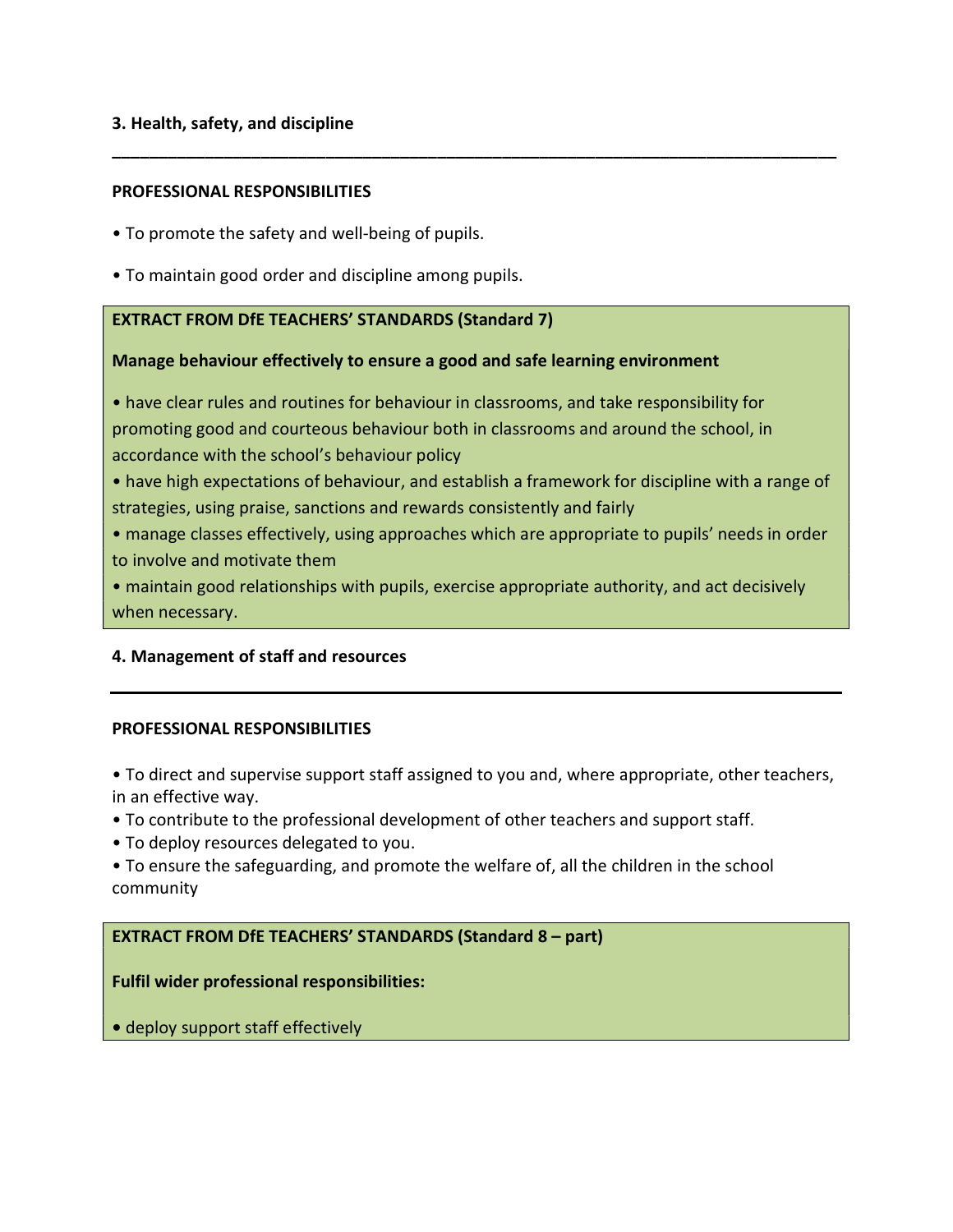### 5. Professional development

### PROFESSIONAL RESPONSIBILITIES

• To participate in arrangements for the appraisal and review of your performance and, where appropriate, that of other teachers and support staff.

\_\_\_\_\_\_\_\_\_\_\_\_\_\_\_\_\_\_\_\_\_\_\_\_\_\_\_\_\_\_\_\_\_\_\_\_\_\_\_\_\_\_\_\_\_\_\_\_\_\_\_\_\_\_\_\_\_\_\_\_\_\_\_\_\_\_\_\_\_\_\_\_\_\_\_\_\_\_

• To participate in arrangements for your further training and professional development and, where appropriate, that of other teachers and support staff, including induction.

### EXTRACT FROM DfE TEACHERS' STANDARDS (Standard 8 – part)

Fulfil wider professional responsibilities:

• take responsibility for improving teaching through appropriate professional development, responding to advice and feedback from colleagues.

\_\_\_\_\_\_\_\_\_\_\_\_\_\_\_\_\_\_\_\_\_\_\_\_\_\_\_\_\_\_\_\_\_\_\_\_\_\_\_\_\_\_\_\_\_\_\_\_\_\_\_\_\_\_\_\_\_\_\_\_\_\_\_\_\_\_\_\_\_\_\_\_\_\_\_\_\_\_

#### 6. Communication

#### PROFESSIONAL RESPONSIBILITIES

• To communicate with pupils, parents and carers.

### EXTRACT FROM DfE TEACHERS' STANDARDS (Standard 8 – part)

Fulfil wider professional responsibilities:

• communicate effectively with parents with regard to pupils' achievements and well-being.

### 7. Working with colleagues and other relevant professionals

### PROFESSIONAL RESPONSIBILITIES

• To collaborate and work with colleagues and other relevant professionals within and beyond the school.

\_\_\_\_\_\_\_\_\_\_\_\_\_\_\_\_\_\_\_\_\_\_\_\_\_\_\_\_\_\_\_\_\_\_\_\_\_\_\_\_\_\_\_\_\_\_\_\_\_\_\_\_\_\_\_\_\_\_\_\_\_\_\_\_\_\_\_\_\_\_\_\_\_\_\_\_\_\_

### EXTRACT FROM DfE TEACHERS' STANDARDS (Standard 8 – part)

Fulfil wider professional responsibilities